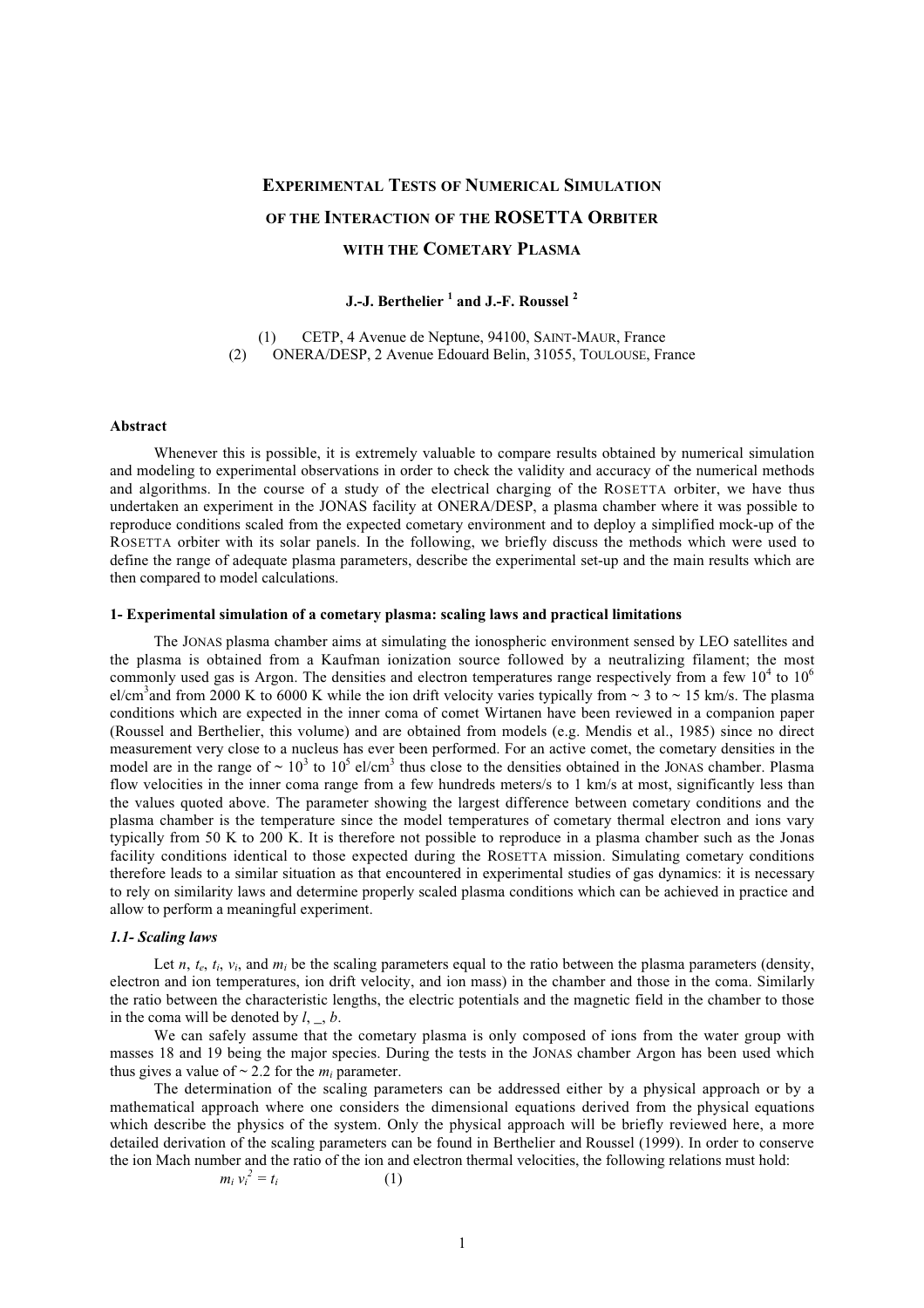$$
t_e = t_i \tag{2}
$$

The kinetic and potential energies must scale similarly which can be achieved by keeping constant the ratio *e*Φ*/kT*, hence the relation:

$$
\varphi = t_e = t_i. \tag{3}
$$

As far as the geometrical dimensions are concerned, the ratio of the Debye length to the characteristic dimensions of the orbiter should be conserved, which writes as:

 $n l^2 = t_e.$  (4) All together, the previous set of relations correspond to 4 constraints which can be expressed as:  $\varphi = t_e = t_i = m v_i^2 = n l^2$  (5)

and this leaves with 2 degrees of freedom for the total set of 6 parameters  $n$ ,  $t_e$ ,  $t_i$ ,  $v_i$ ,  $\varphi$ ,  $l$ . The condition on the magnetic field is rather simple: there is no magnetic field in the inner coma and laboratory simulations must be made in an unmagnetized plasma or at least under conditions where the magnetic forces are negligible compared to electric forces. In practice, the magnetic field in the JONAS chamber was controlled using a set of 3 Helmotz coils and made very small in the region of interest.

# *1.2- Practical limitations*

The major limitation comes from the impossibility to scale the photo-electron distribution and current using the same scaling parameters as those adopted for the plasma parameters: the characteristic energy of the photo-electrons in the laboratory cannot be made different from that in space. We have thus not simulated the photo-electron emission in the laboratory. Nevertheless, and as will be shown later we have tested the effect of positive floating potentials on the plasma sheath structure by applying positive potentials on the mock-up.

Another limitation come from the limited range of velocities that can be achieved in practice in the chamber. Finally the comparison between the values of the main parameters in JONAS and the cometary conditions is as follows:

- Mach numbers of 8 to 10 compared to values of 3 to 6 in the coma,

- ratio of electron to ion temperature from 1 to 2, close to the ratio of 1 in the coma.
- $l/\lambda_D$  from 5 to 700, very similar to the range from 10 to 1000 in the coma

# **2- Description of the experiment.**

A schematic illustration of the experimental set-up in the JONAS plasma chamber is shown in figure 1. In a preliminary experiment we have determined the range of positive voltages which can be applied to the mock-up without exceedingly disturbing the plasma in the chamber. This was done using a simple plate 1 meter long and 20 cm wide simulating the solar panel. For the more complete 3D tests, the mock-up of the ROSETTA spacecraft was composed of a cube 20 cm in dimension representing the orbiter body and two truncated solar panels 50 cm long and 20 cm wide. As examplified by numerical simulations, what happens at the edge of the solar panels at more than  $\sim$ 20  $\lambda$ <sub>D</sub> has little effect on the plasma sheath in front of the cube which makes possible to reduce the length of the solar panels in the mock-up. The two sides of the solar panels are electrically insulated and can be biased separately. Similarly the face of the cube opposite to the plasma source, which corresponds to the face of the orbiter looking towards the Sun, is electrically insulated from the other five faces. Such a design aims at simulating the electrical configuration which was shown by numerical simulation to provide a way to reduce the positive equilibrium potential of the orbiter body which is detrimental to charged particle measurements. The mock-ups were placed near to the center of the chamber in the region where the earth s magnetic field can be compensated and reduced to less than 10 to 20 mG. Currents collected by all electrically insulated surfaces of solar panels or orbiter body can be measured independently. In addition, the face of the cube facing the plasma source has a circular hole in its center through which particles can access the entrance area of a plasma spectrometer which was designed to measure the angular and energy distribution of the incoming ions.

#### **3- Experimental results.**

*3.1- 2D measurements*. The main idea of this first series of measurement was to check the operation of a positively charged body with quite large dimensions in the JONAS chamber because, from past experience, we were aware of the likely disturbances induced in the operation of the ion source itself due to the collection of a large electron current by a positively charged probe. To check the plasma behavior we performed conventional Langmuir probe measurements at a number of locations both in front and in the wake of the plate. A typical current/voltage characteristic is shown in figure 2. It was obtained in the case of a plasma with undisturbed electron density and temperature of 5.5  $10^5$  el/cm<sup>3</sup> and ~3000 K respectively, corresponding to a Debye length of 5 mm, and an ion drift energy of 5.5 eV equivalent to a drift velocity of 5 km/s. The probe was located at 50 cm upstream of a plate biased with a 20 V positive potential. Although this characteristic displays some differences with respect to that obtained in an undisturbed plasma, it is still possible to determine the plasma potential at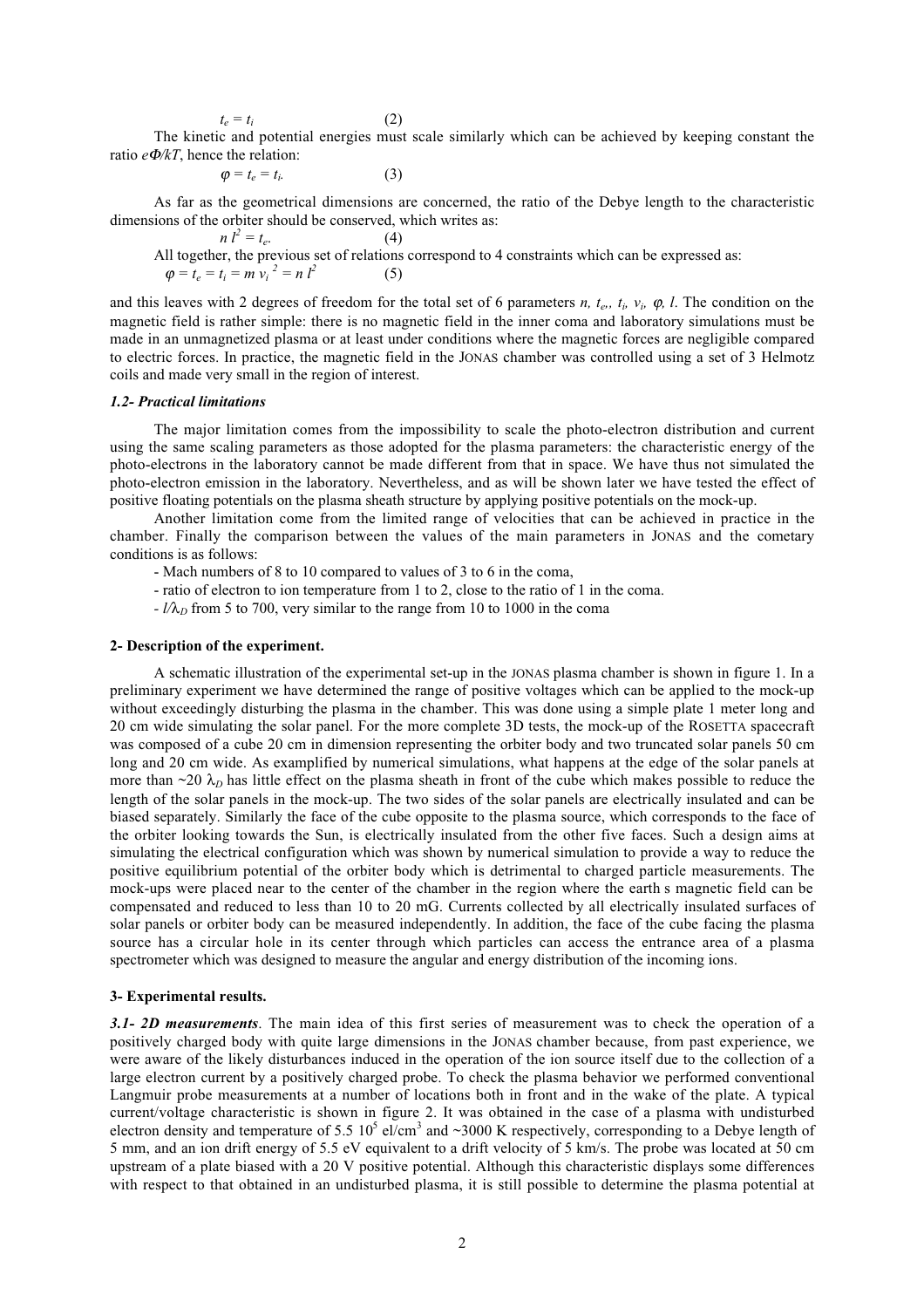about 1.7 V as well as the electron and ion densities. As exemplified by figure 2, the main conclusion from this initial experiment was to ascertain that operation of a mock-up of such size was possible up to positive bias voltages of 10 to 20 V. In addition, some of the data show an increase in the ion density at some distance from a positively biased object, an effect which was already observed in numerical simulation and was assigned to the deceleration of drifting ions at the edge of the plasma sheath.



*Figure 1*. Schematic view of the JONAS chamber, 2D or 3D ROSETTA mock-up and location of Langmuir probe measurements.



*Figure 2*. Current/Voltage characteristic of a Langmuir probe at 50 cm upwind of the 2D mock-up.

# *3.2- 3D measurements*

In this series of measurements, the undisturbed plasma parameters were the following: electron density 1.4 10<sup>5</sup> el/cm<sup>3</sup>, electron temperature ~4000 K, ion drift energy  $E_c$  <sub>ions</sub> = 5.5 eV – 1 eV, ion temperature parallel to the flow T<sub>//</sub> ~ 800 K, perpendicular to the flow T<sub>⊥</sub>~ 300K as deduced from the ion flow divergence of ~3<sub>i</sub>. These values were used for the numerical simulations to which the measurements were compared.

## *Global current measurements.*

The most easily measured experimental variables are the currents collected by the 4 independently polarized areas of the external surfaces of the mock-up. Several different potential configurations were imposed on these 4 elements. The two first reported here correspond to the standard electrical configuration of the equipotential ROSETTA spacecraft with all external surfaces at the same potential, one case with a moderate negative voltage of  $-2$  V, the second with a larger positive voltage of  $+ 6$  V. The third one corresponds to the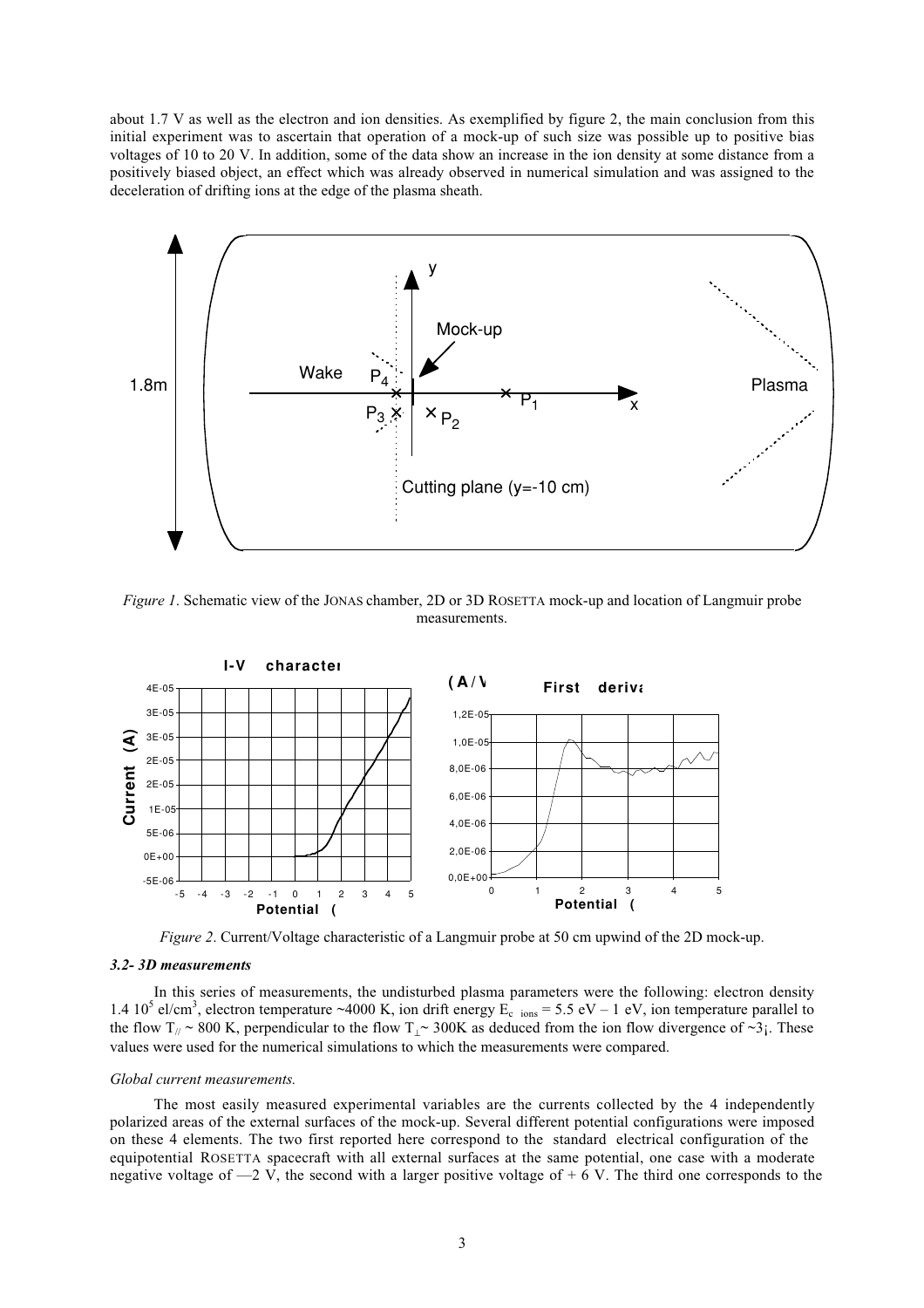insulator electrical configuration where the front faces of the mock-up looking towards the plasma source (i.e. towards the comet nucleus) are disconnected from the rear faces (i.e. looking towards the Sun); a large positive potential of  $+15$  V is applied to the rear faces while the front faces are biased at  $-2$  V. The measured currents and the currents computed from a numerical simulation using the actual plasma parameters measured during the experimental tests are summarized in Table 1 and a graphical example is given in figure 3 for the second case with a bias of  $+ 6$  V applied to the entire mock-up. The agreement between experimental and modeled current is very good with discrepancies less than ~20% in all cases except for the ion current collected by the sunward face when it is negatively biased (first line of table 1). No ions are collected by this face in the simulation, since it is facing the wake. In the experiment, a small current is collected on the wake side, 0.4 A compared to  $\sim$ 13 A on the ram side. This wake current arises from the collection of the slow ions created in the chamber by charge exchange of drifting ions with the background neutrals (Coggiola, 1988; Roussel et al., 1997). Since this current is very small we simply have chosen to neglect it and not to take into account the slow ions in the numerical simulation since this implies a significant increase of the run time. One must note that the agreement is as good for a negatively or positively biased mock-up which demonstrates that the numerical simulation correctly models the ion as well as the electron dynamics which is important to guarantee the validity of the calculation of floating potentials.

| Imposed<br>potentials (V) |      | Collected currents (A) |            |            |            |            |            |            |            |
|---------------------------|------|------------------------|------------|------------|------------|------------|------------|------------|------------|
|                           |      | Solar array            |            |            |            | Main body  |            |            |            |
| Comet                     | Sun  | comet side             |            | sun side   |            | comet side |            | sun side   |            |
| side                      | side | simulation             | experiment | simulation | experiment | simulation | experiment | simulation | experiment |
| $-2$                      | $-2$ | 13                     | 12         | 0.00       | 0.40       |            | 10         | 0.00       | 0.00       |
| 6                         | 6    | $-1522$                | $-1530$    | $-581$     | $-610$     | $-1895$    | $-2170$    | $-116$     | -94        |
| $-2$                      | 15   | 16                     | 15         | $-1951$    | $-1570$    | 13         | 13         | $-641$     | $-400$     |







## *Ion analyzer measurements*

One of the objective of the experimental tests in the JONAS chamber was to operate under conditions as close as possible to those encountered in the coma when the orbiter floats at a positive potential larger than both the thermal and drift energies of the ions. Under such conditions, practically no ion can reach the spectrometer if its entrance face is at the positive ground potential of the orbiter and measurements are meaningless. In order to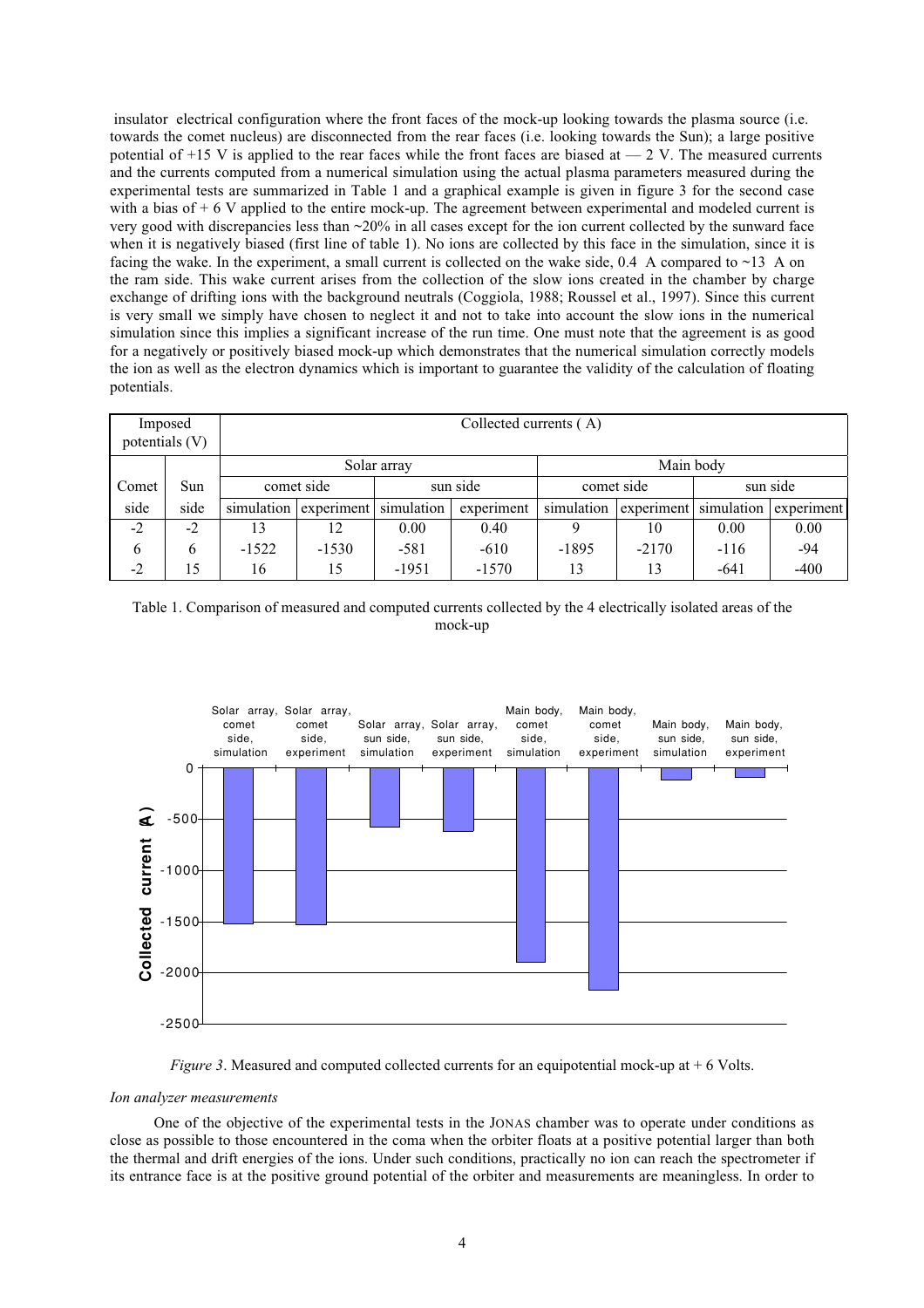try to overcome the repulsive effect of the positive mock-up potential we have made a series of tests with the entrance face of the spectrometer biased at a negative potential with respect to the orbiter ground. Such a configuration allows a detailed validation of the numerical model and, moreover, simulates the actual configuration of the ROSINA ion mass spectrometers on board ROSETTA which will have a negatively biased entrance area to attract ambient ions. In the experimental setup, the diameter of the hole in the face of the orbiter mock-up looking towards the plasma source (i.e; the comet nucleus ) has been varied from 20 to 40 mm. The entrance area of the ion spectrometer which can be polarized is located just behind this hole at a distance of  $\sim$ 3.5 mm and its diameter is about 60 mm, so that the polarized area is always greater than the hole diameter.

## *Total current measurement at the entrance of the spectrometer*.

In a first series of measurements we were interested in the total ion current collected by this entrance area which was compared with the similar quantity deduced from the numerical simulation. A sample of the results is given in figure 4 which displays a comparison in a graphical form of the measured and computed currents in the case of a hole with a 20 mm diameter. All current intensities were normalized with respect to the current collected when both the mock-up and the entrance aperture of the spectrometer are at the ground potential of the plasma chamber, practically within less than 1 volt from plasma potential.



*Figure 4*. Comparison of measured and computed ion currents collected on the entrance area of the spectrometer. The various potentials applied to the mock-up (lower line) and to the entrance area relative to the mock-up (upper line) are indicated below the horizontal axis. Hole diameter in the face of the mock-up: 20mm

With  $+ 6V$  on the mock-up and 0V on the spectrometer, the (6,0) case, the collected current is larger than in the reference case where both the mock-up and the entrance area are at the chamber floating potential, the (0,0) case. The negatively biased entrance area builds a potential structure in the nearby plasma sheath which focuses and attracts quite efficiently the incoming ions. However, this effect only exists as far as the potential on the mock-up does not exceed a threshold which is a function of the ion drift energy. When the potential applied to the mock-up increases (+ 8V and + 10V), the ion current decreases, for instance down to  $\sim$  2 % of the (0,0) reference current in the case  $(+ 10.0)$ . This indicates that a potential barrier at some distance in front of the spectrometer aperture prevents practically all ions to reach the spectrometer. As anticipated when the spectrometer aperture bias goes more negative with respect to the mock-up, the current collection is enhanced : for example with  $V_{\text{mock-up}}$  = + 10V, the current increases from 2% to 31% of the reference current when the spectrometer entrance bias goes from  $0V$  to  $-8V$ , in good agreement with the numerical simulation. The comparison between numerical and experimental currents show that the current collection is numerically overestimated by a factor of  $\sim$ 2 for most of the cases. One reason at least is certainly due to the difference between the actual geometry, where the spectrometer aperture plane is 3.5 mm behind the mock-up face, and the geometry used in the numerical simulation where the spectrometer aperture is supposed to lie in the plane of the